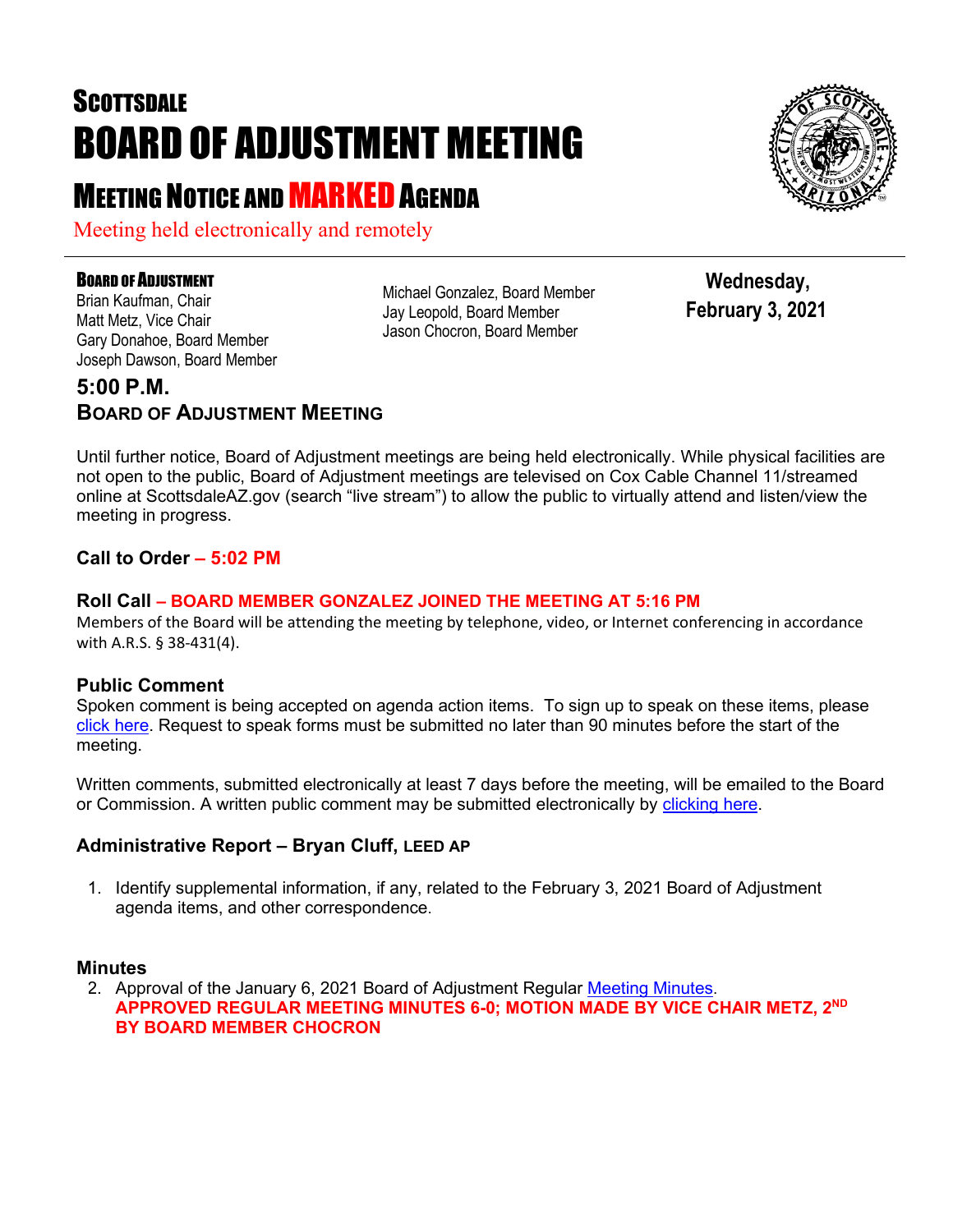### REGULAR AGENDA

3. [17-BA-2020 \(Garcia Wall\)](https://eservices.scottsdaleaz.gov/planning/projectsummary/ba_reports/BA_17_BA_2020.pdf) Request by owner for a variance to the City of Scottsdale Zoning Ordinance, Section 5.504.G. pertaining to wall height within the required front yard setback for a property with Single-Family Residential (R1-7) zoning located at 8637 E Starlight Way 8637 E Starlight Wy **DENIED 7-0; MOTION BY BOARD MEMBER DONAHOE, 2<sup>ND</sup> BY BOARD MEMBER CHOCRON** Desirae Mayo 4. [19-BA-2020 \(Sherwood Heights Appeal\)](https://eservices.scottsdaleaz.gov/planning/projectsummary/ba_reports/BA_19_BA_2020.pdf) (Sherwood Heights Appeal) Appeal of the Zoning Administrator's written interpretation, dated October 19, 2020, as supplemented; related to Section 7.201.A. Adjustment of front yard requirements, as applicable to a corner lot within the R1-10 PRD Zoning District, including the method of calculation for the front yard setbacks. 5925 E Wilshire Dr **MOTION CARRIED 7-0 IN FAVOR OF THE BOARD'S JURISDICTION OVER THE ZONING ADMINISTRATOR'S DECISION RELATED TO SECTION 7.201.A., (60TH STREET) INCLUDING METHOD OF FRONT YARD SETBACK CALCULATION (WILSHIRE DRIVE); AND CLARIFYING THE BOARD DOES NOT HAVE JURISDICTION OVER THE LOT SPLIT; MOTION BY BOARD MEMBER DONAHOE, 2ND BY VICE CHAIR METZ. MOTION CARRIED 7-0 IN FAVOR THAT THE APPELLANTS AND ANDERSONS (OWNERS OF PARCELS 106A AND 106B) HAVE STANDING; MOTION MADE BY BOARD MEMBER DONAHOE, 2ND BY VICE CHAIR METZ. 7:28 PM - MOTION CARRIED 7-0 TO ADJOURN TO EXECUTIVE SESSION; MOTION MADE BY BOARD MEMBER DONAHOE, 2ND BY BOARD MEMBER DAWSON. THE BOARD RECONVENED THE REGULAR MEETING AT 8:02 PM. MOTION CARRIED 7-0 TO UPHOLD THE DECISION OF THE ZONING ADMINISTRATOR'S CALCULATION OF THE FRONT YARD SETBACK ALONG WILSHIRE, FINDING HIS DECISION WAS NOT ARBITRARY, CAPRICIOUS OR AN ABUSE OF DISCRETION;**  Nate Tonnemacher

 **PERSONS WITH A DISABILITY MAY REQUEST A REASONABLE ACCOMMODATION BY CONTACTING STAFF AT (480-312-7767). REQUESTS SHOULD BE MADE 24 HOURS IN ADVANCE, OR AS EARLY AS POSSIBLE TO ALLOW TIME TO ARRANGE ACCOMMODATION. FOR TTY USERS, THE ARIZONA RELAY SERVICE (1-800-367-8939) MAY CONTACT STAFF AT (480-312-7767).** 

**MOTION BY VICE CHAIR METZ, 2ND BY BOARD MEMBER** 

**DONAHOE.**